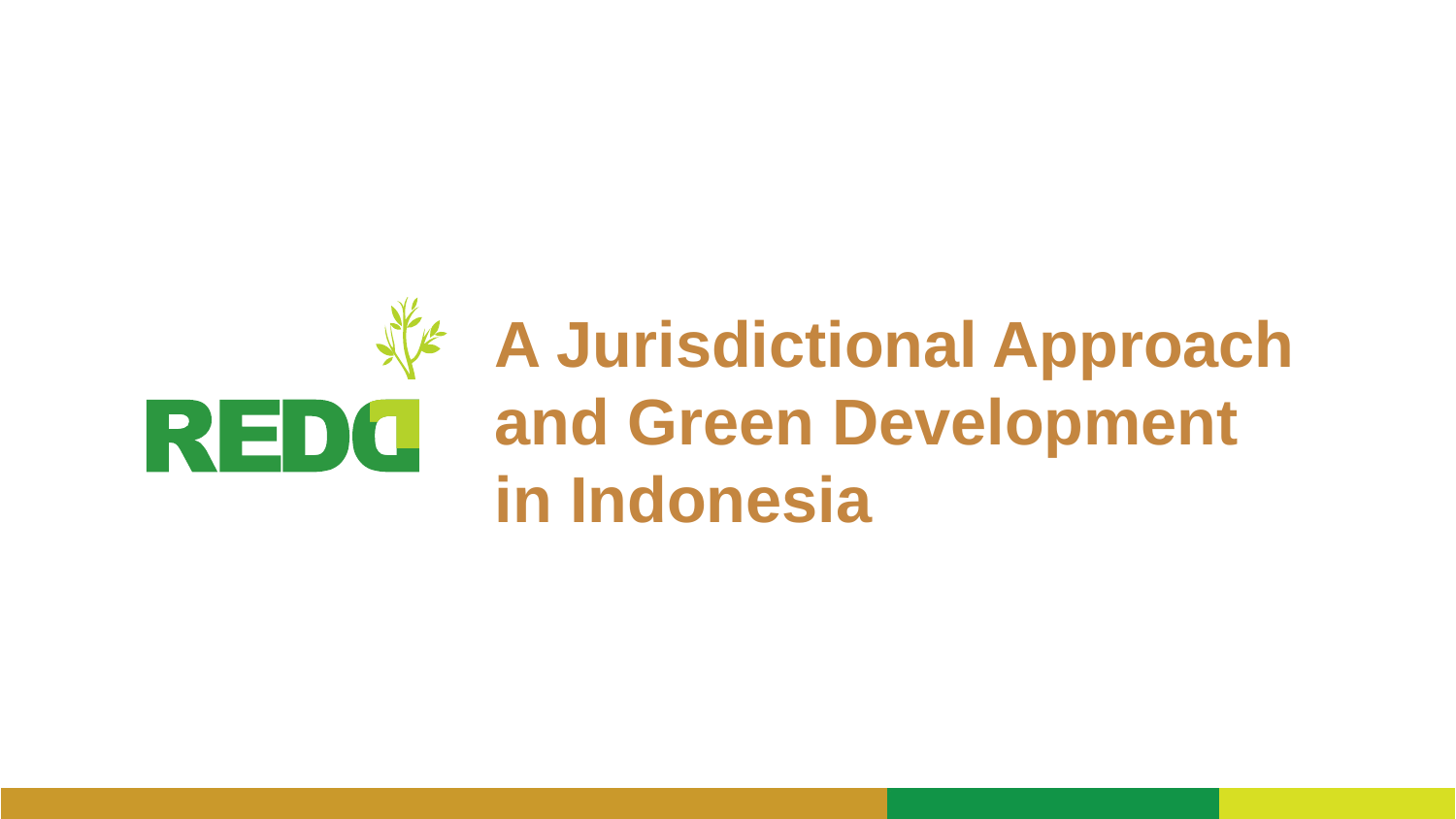### **REDD+ and green development in Indonesia**

#### **There is a growing interest and alignment in following a green development pathway**

- The Government of Indonesia is committed to an inclusive model of green development
- The private sector is mobilizing towards green growth while community empowerment is fundamental to achieving equitable, low-carbon development
- Green development will only be achieved through a coordinated effort by all parts of society

#### **REDD+ is not only aligned but fundamental to green development in Indonesia**

- Reducing greenhouse gas emissions is one of the desired outcomes of green development
- The REDD+ national strategy goes "beyond carbon" with its four green development goals:
	- o reduce GHG emissions
	- o increase forest carbon stocks
	- o conserve biodiversity
	- o support economic growth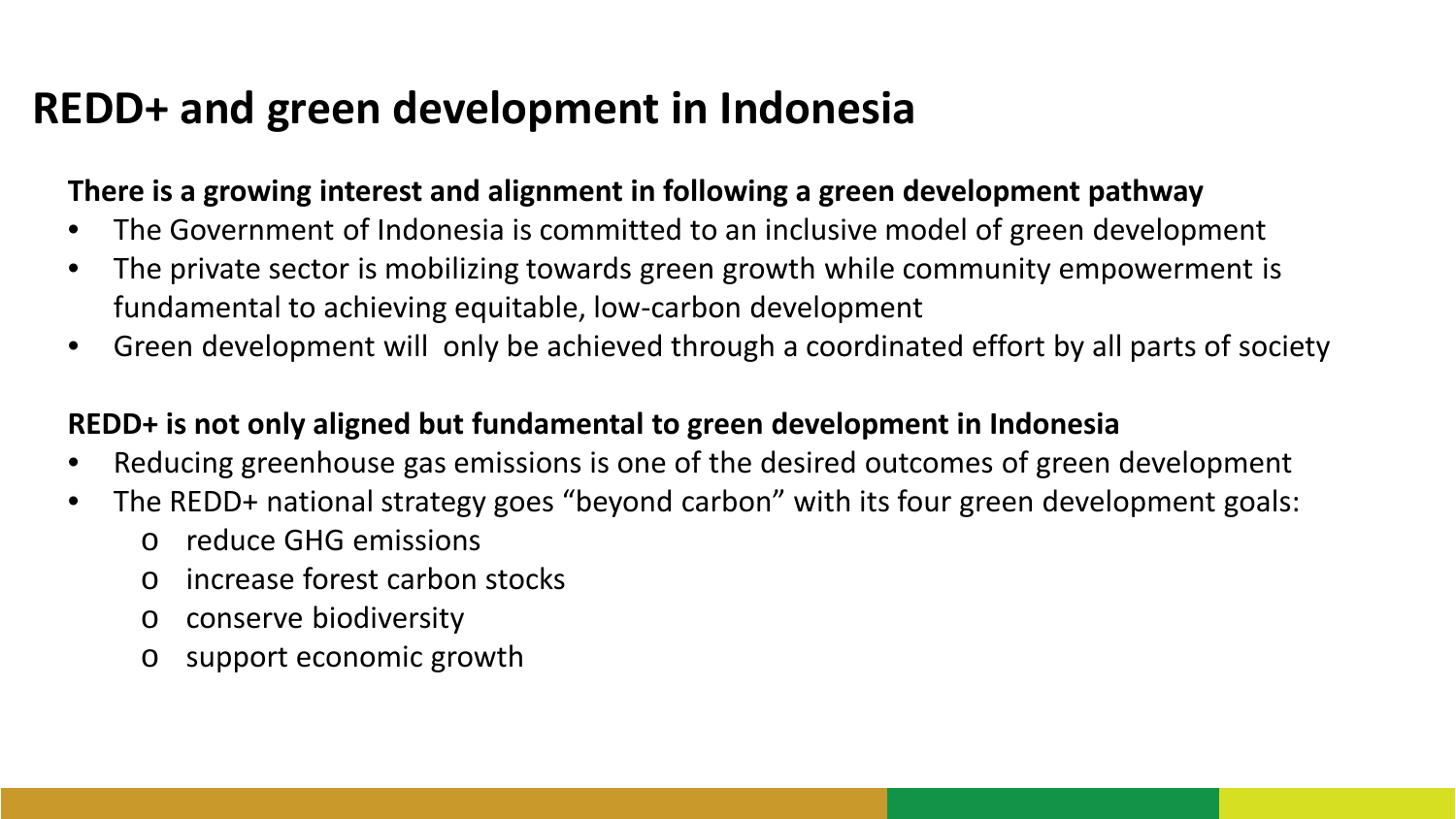# Translating the 4 objectives as our KPIs at Jurisdictional Level



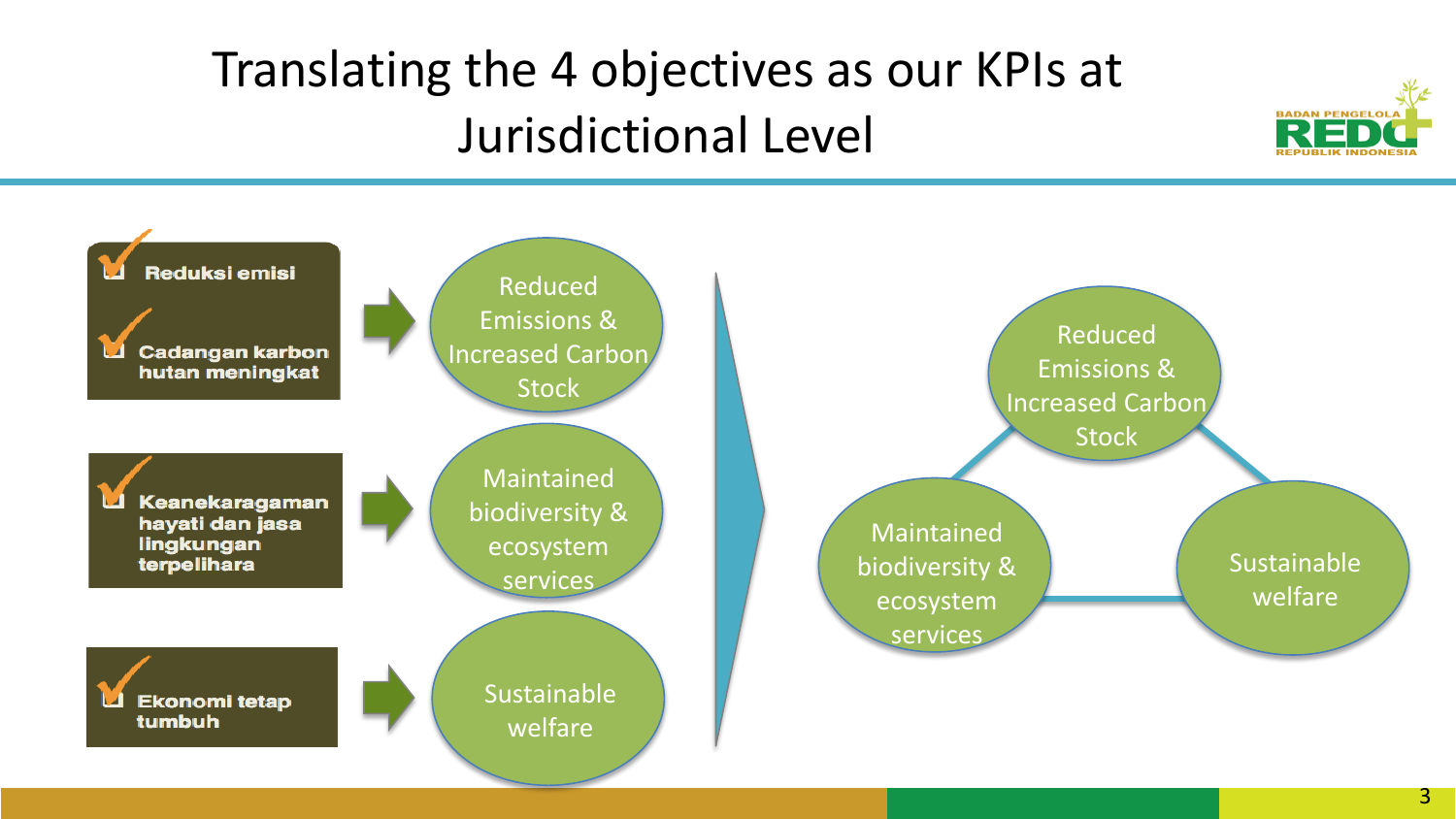## **What is the REDD+ jurisdictional approach?**

### **Defining a jurisdictional approach**

- In Indonesia, the following administrative units are jurisdictions; Republic of Indonesia, provinces, districts, or lower level government units.
- In the context of REDD+, the 'jurisdictional approach,' is defined as: *"the nation-wide approach under which REDD+ is implemented & administered through Indonesia's provincial and district government units, with performance aggregated at the national level."*
- The jurisdictional approach aims to integrate REDD+ within the Indonesia's current jurisdictional structure by building on and strengthening existing governance systems.
- This will require the establishment of a nationwide REDD+ JA framework that clearly defines the responsibilities of all government levels and other stakeholders within a common and coordinated structure for delivering REDD+ goals.
- The term 'jurisdictional REDD+' was first used in the context of carbon accounting; however, the jurisdictional approach goes beyond GHG measurement to position to REDD+ as a central element of green development.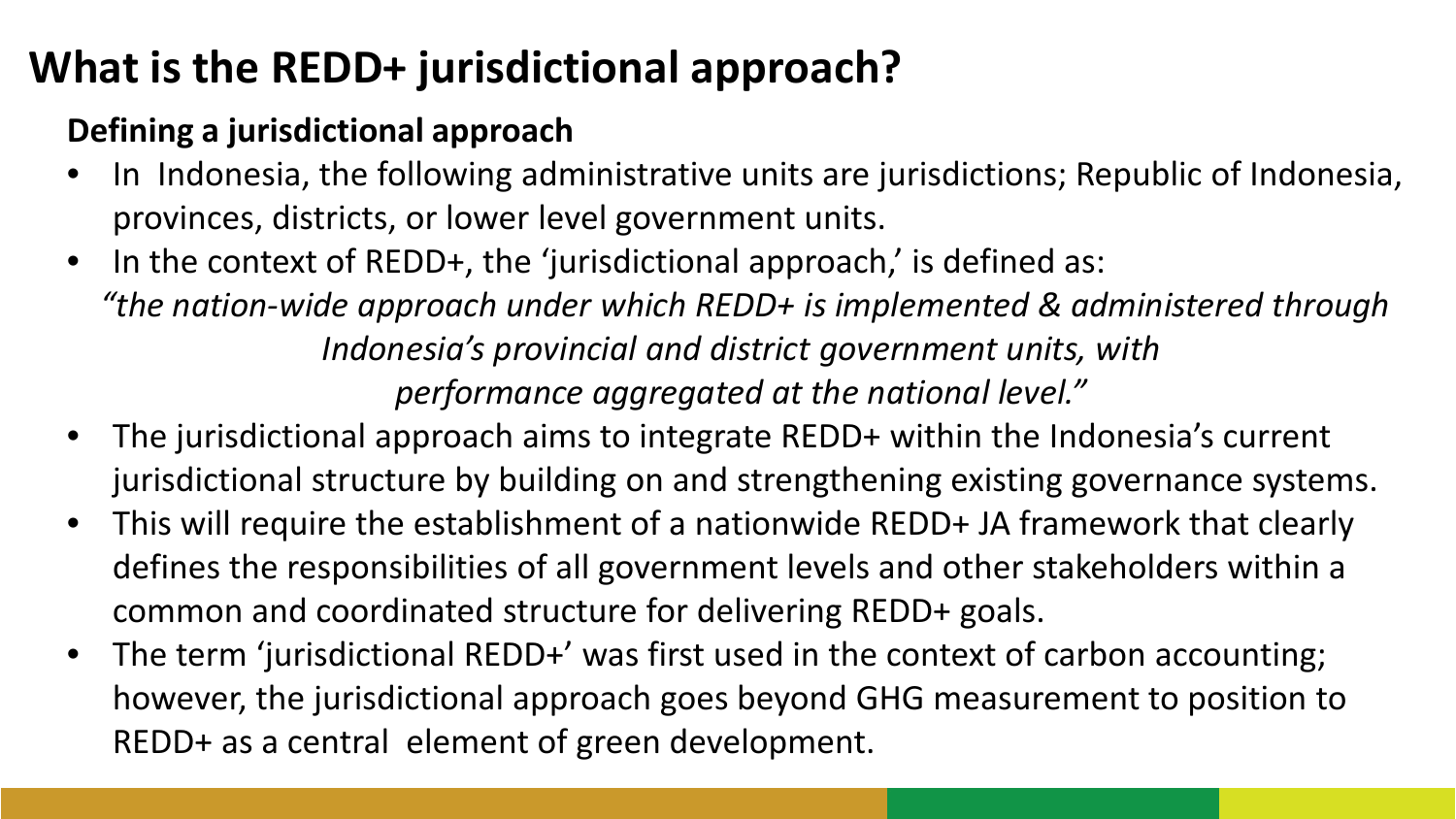## **Why a REDD+ jurisdictional approach in Indonesia?**

### **A jurisdictional approach (JA) is appropriate for REDD+ in Indonesia because…**

- 1. Land is mostly publicly-owned and the government controls key land use decisions
- 2. Decentralized structure gives greater responsibility to sub-national jurisdictions
- 3. Coordinated national framework but allows bottom-up, locally derived solutions
- 4. Encourages integration with existing planning processes that ensures accountability
- 5. Allows existing activities are integrated into jurisdictional programs
- 6. Encourages close collaboration between government, companies and communities
- 7. Gives responsibility to stakeholders closely involved in forest and land use management, such as KPH, which will play key role in addressing deforestation.
- 8. Enables integration of activities, among others through community-based REDD+ programs and working with the private sector & local communities.
- 9. Aligned with international consensus on programmatic REDD+ implementation
- 10. Enables reduction of risk of displacement and reversals through a more integrated measure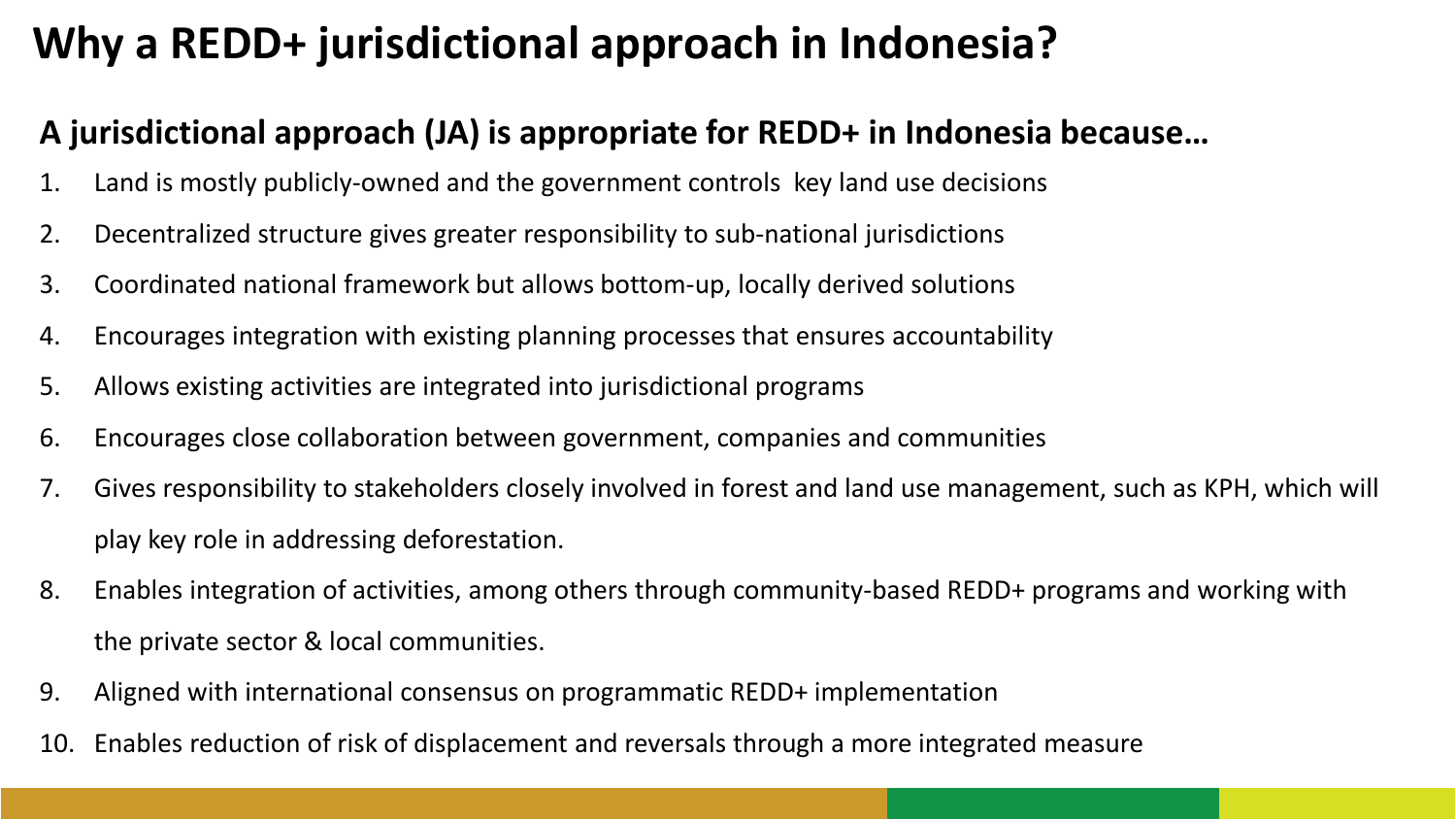## **How the REDD+ Agency supports a jurisdictional approach**

#### **Coordination is fundamental to a jurisdictional approach**

- This requires both vertical and horizontal collaboration within GoI
- A multi-stakeholder approach is essential, with partnerships with communities, civil society, private sector, development partners, academics etc.

### **The REDD+ Agency has a range of 'direct management' responsibilities**

- Developing and implementing national priority REDD+ programs
- Facilitating the planning process at all levels of government
- Establishing and managing a financing mechanism that funds a range of activities
- Creating a system to measure each jurisdiction's REDD+ and green growth performance
- Identifying priority REDD+ jurisdictions within Indonesia

#### **In parallel, the REDD+ Agency must establish effective partnerships with:**

- GoI ministries that control fiscal and regulatory frameworks related to land use sectors
- Sub-national governments within the priority REDD+ jurisdictions
- Local communities that are directly engaged in land management decisions
- Private sector companies involved in site-level land management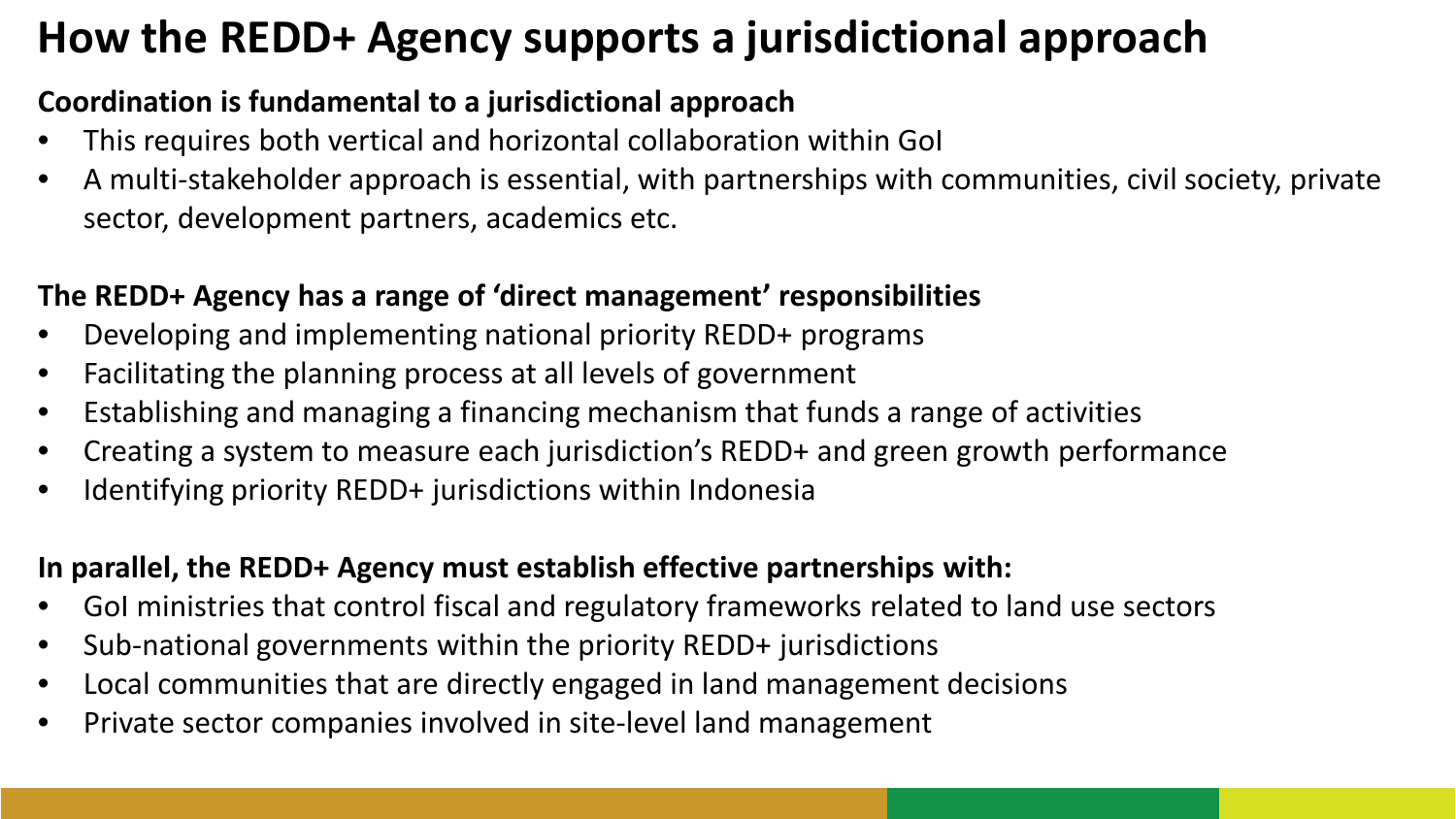## **Key systems within a JA framework**

### **A national REDD+ JA framework is needed to …**

- o Provide guidance to all REDD+ stakeholders
- o Outlines their responsibilities
- o Explain how they will benefit from the system

### **It is proposed that the overall REDD+ JA framework consists of three systems:**

- Planning and implementation: to define how each level of government develops and implements a jurisdictional REDD+ program, working with all the relevant stakeholders using a programmatic approach.
- Funding and incentives: to connect domestic and international, and public and private finance to the activities within the jurisdictional programs, and ultimately reform Indonesia's domestic regulatory and fiscal system to support green development.
- Evaluating performance: to measure the performance of each jurisdiction in implementing programs and activities, and delivering REDD+ goals that is aligned with the MRV system, compliant with safeguards and, ultimately, achieving green development/growth.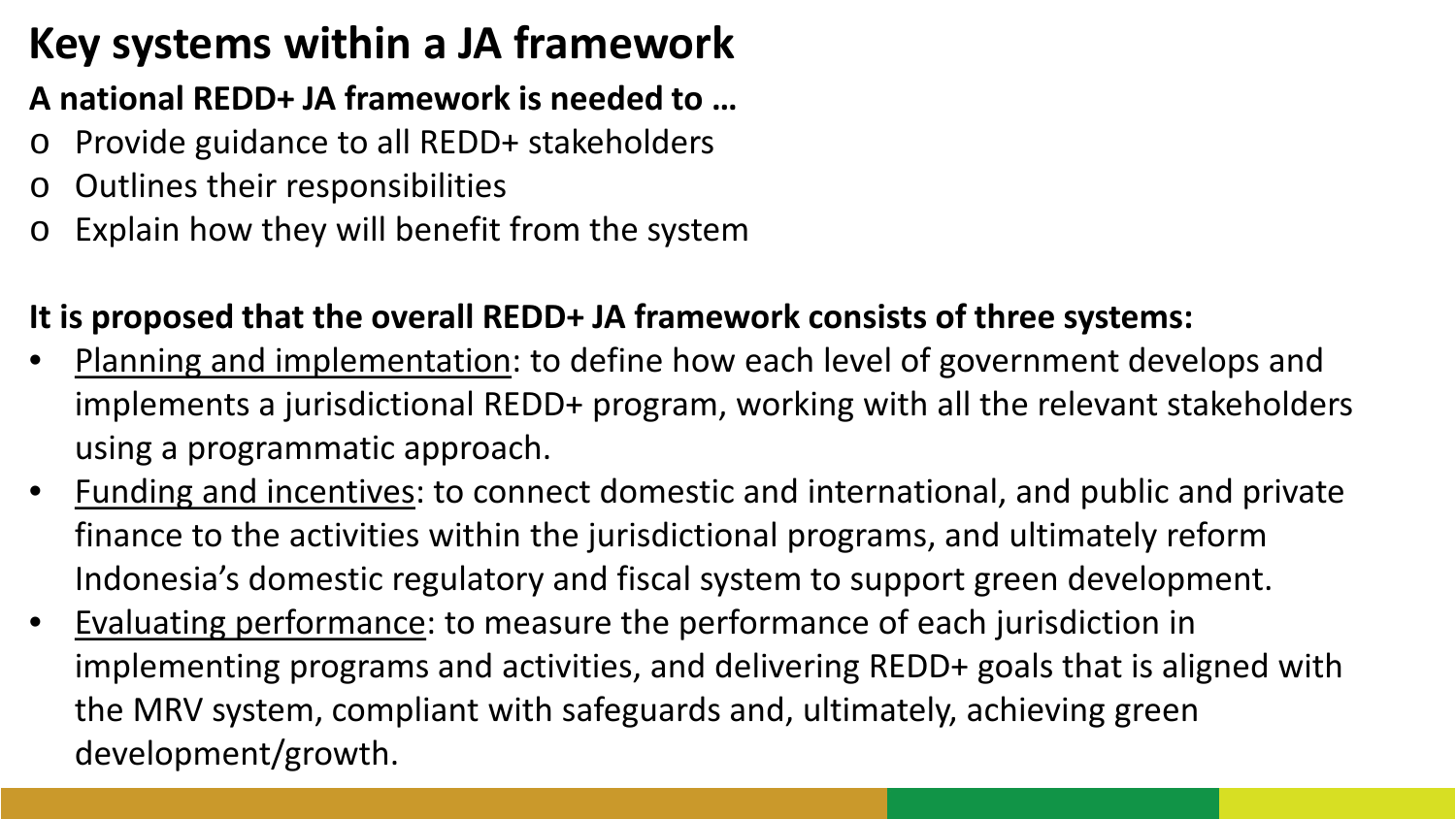## **Planning and implementation: using a programmatic approach**

#### **National**

• Planning: REDD+ National Strategy (Indonesia's overarching REDD+ plan) Support sub-national governments on developing jurisdictional programs Implementation: Support land tenure reform, transparency etc. Develop priority investment programs (e.g. 10 IAs, FMU, peatland)

#### **Sub-national (Provincial – SRAPs and District – Green Development Strategies)**

- Same approach for provinces and districts but strategies will reflect the different roles of each level of government in natural resource governance
- Planning: Strong partnerships with all key stakeholders (e.g. communities, companies) Agreed set of shared development goals to clarify expectations Clear statement of political commitment from local government leadership Clear connection with the development and spatial plans Analytical tools that provide high-quality information to decision makers • Implementation: Necessary institutional arrangements Resources mobilized from all available sources Programmatic approach (e.g. green villages, certification, PAs, indigenous communities)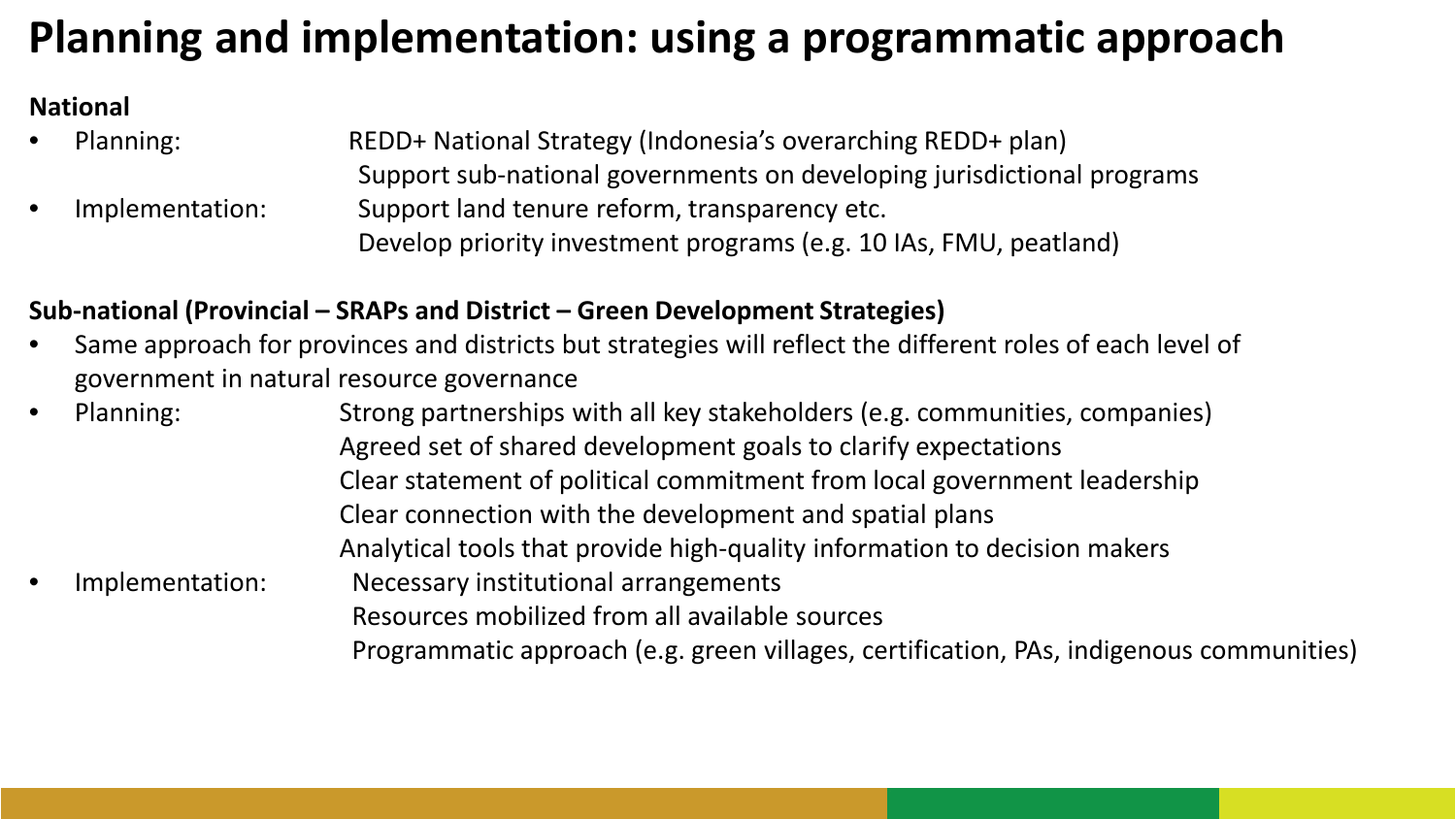## **Funding and incentives: shifting from international to domestic**

### **REDD+ programs and activities need to use multiple funding sources**

- The majority now is international but the relative contributions will change with time.
- 1. Domestic support (e.g. budgetary allocations and fiscal transfers)
- 2. Bilateral international support (e.g. Norway's support) and other financial sources (e.g. international climate finance and private investment) channeled through FREDDI and other means.

### **Long-term funding and incentives for REDD+ will be primarily domestic and private**

- SRAPs and district strategies integrated into the development and sectoral plans to generate budgetary support for priority REDD+ activities
- Fiscal framework currently provides incentives for 'brown growth' need for reform so subnational governments receive greater incentives to prevent forest conversion
- Regulatory and licensing frameworks to support green investment from private sector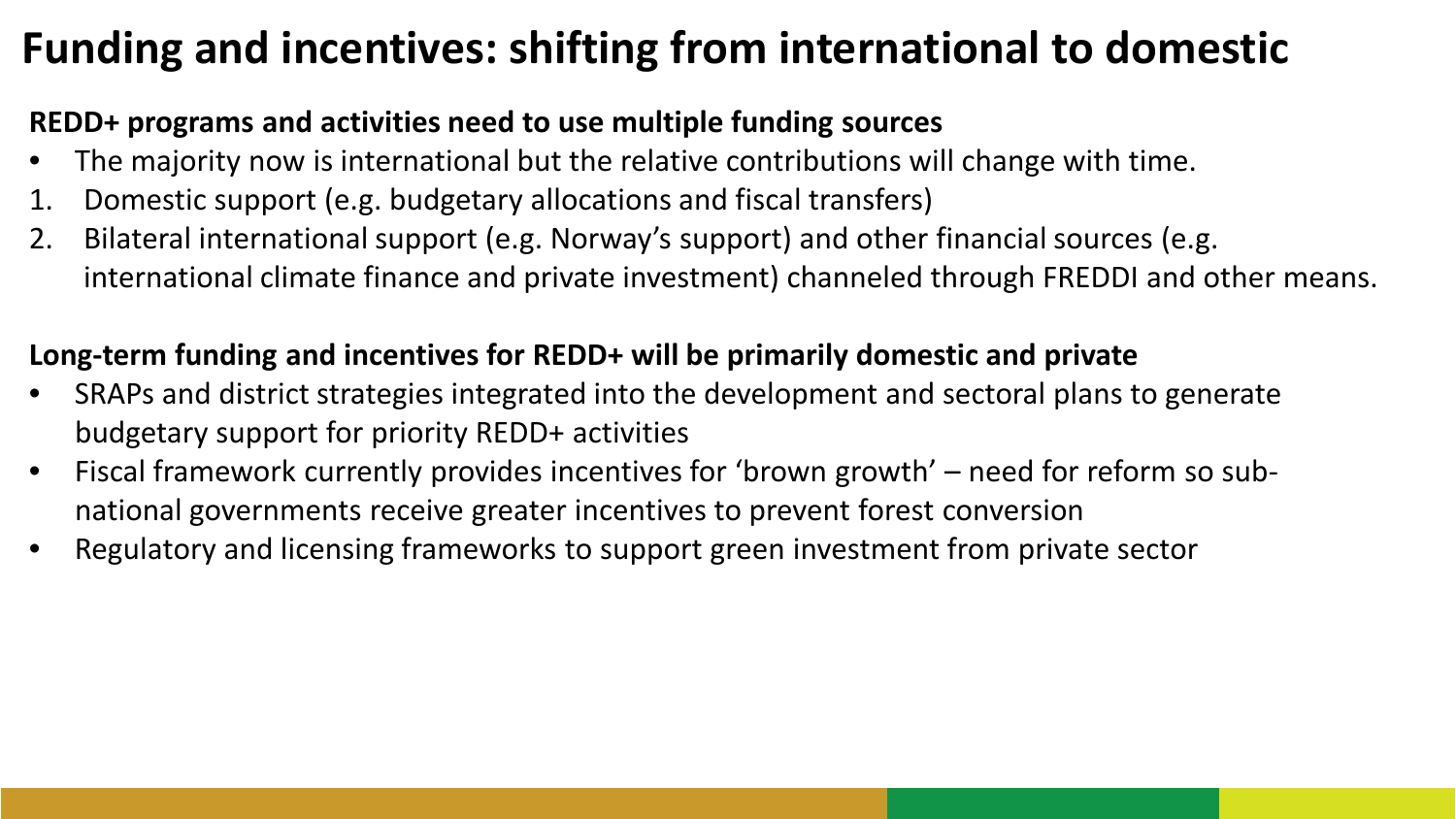## **Evaluating performance: measuring progress**

### **Measurement of performance must go beyond carbon**

- Jurisdictions should be measured on their progress against the goals of Indonesia's REDD+ and compliance with social and environmental safeguards.
- The REDD+ Agency is developing a 'REDD+ Actions Performance Index' (RAPI), which will include a:
	- o Readiness Index: initial condition of jurisdictions to assess readiness for JA
	- o Performance Index: measure jurisdictions' performance against indicators
- REDD+ Agency is facilitating an inter-ministerial process to establish a national Reference Emissions Level (REL).
- A MRV system is essential part of the broader evaluation system.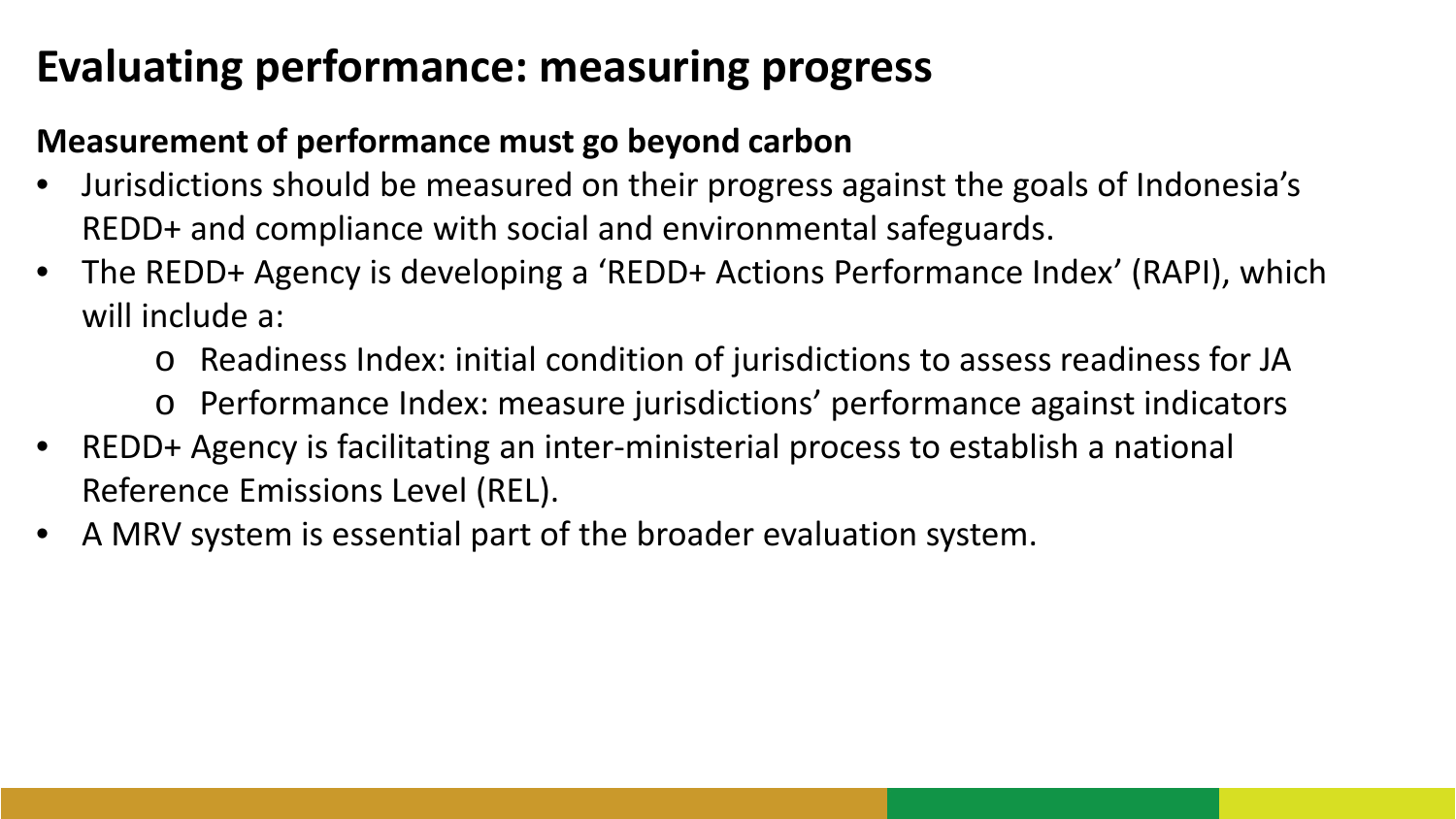## **Conclusions**

- REDD+ has the potential to support the broader transformation of Indonesia's economy and landscape management toward green development/growth.
- REDD+ concepts and systems are still evolving globally and in Indonesia, and the jurisdictional approach will continue to evolve as well.
- The JA helps to ensure that REDD+ supports Indonesia's green growth approach by:
	- o Taking a collaborative approach
	- o Supporting the full set of development objectives important to key stakeholders
	- o Strengthening key cross-cutting functions related to jurisdictional planning, monitoring, and incentives for sustainable landscapes
	- o There is a need to develop JA model for REDD+ in Indonesia at province and district levels based on the experiences of current programs (i.e. program in Berau)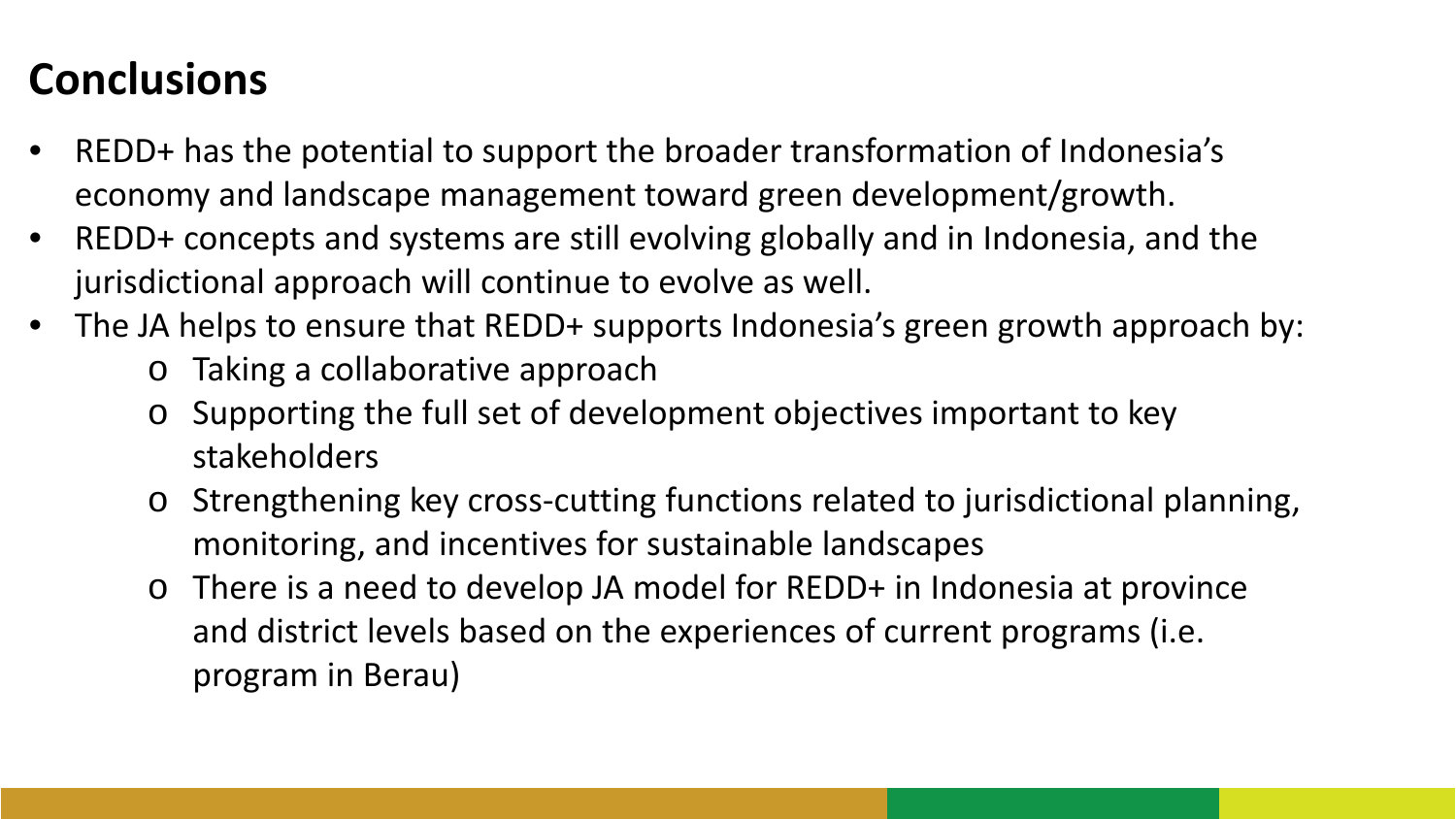Development Partners :

### Ministry of Environment and Forestry, The Global Green Growth Institute (GGGI), Kemitraan, The Nature Conservancy (TNC), the World Wildlife Fund (WWF), the World Bank, and other contributing partners.